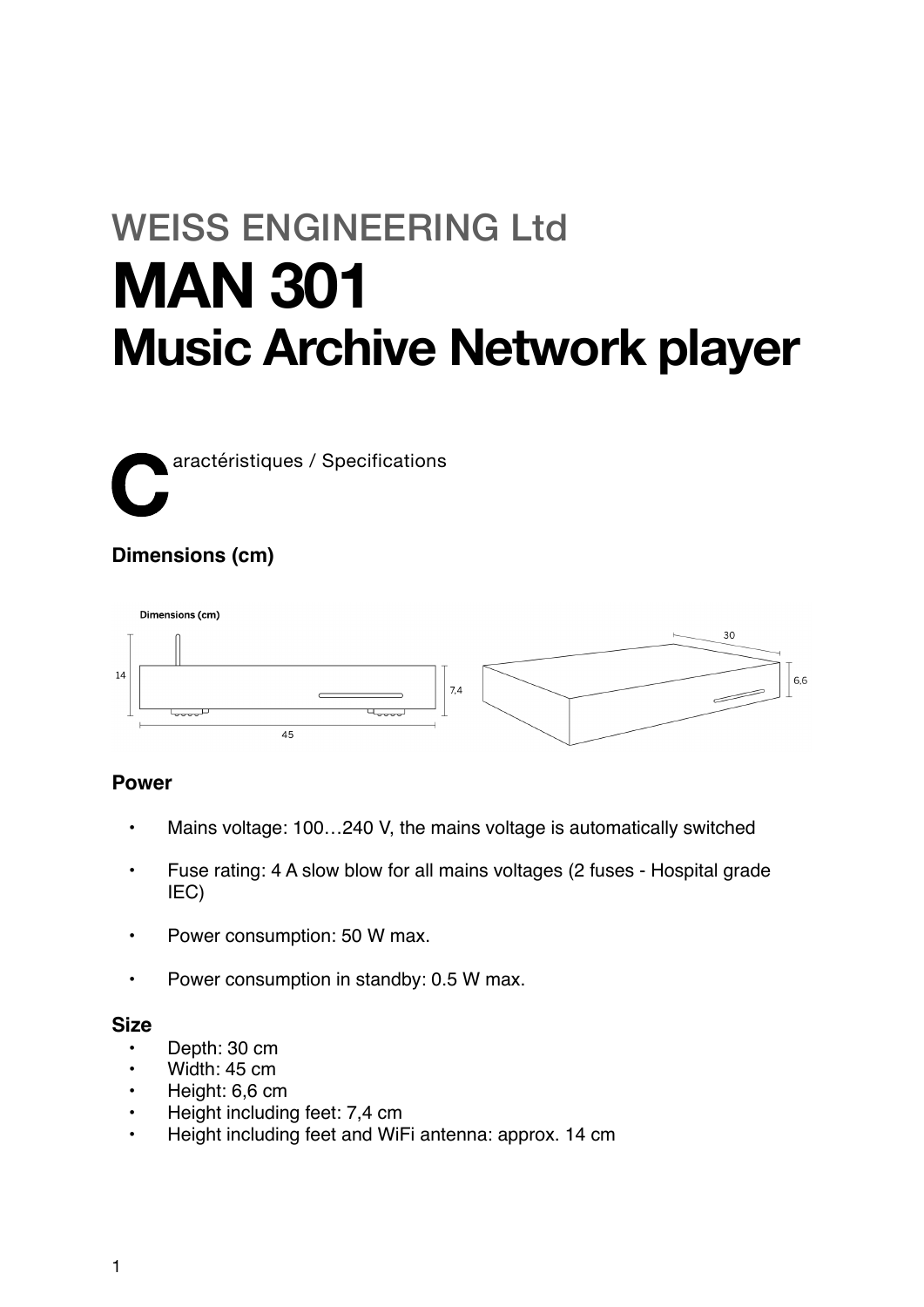## **Available Colors**

Silver, Black

## **Digital Inputs**

- (1) XLR connector
- (1) RCA connector
- (1) TOSLINK connector (optical)
- (2) Firewire 800 connectors
- All inputs accept professional or consumer standard, i.e. accept AES/EBU or S/PDIF signals
- Sampling frequencies: 44.1 kHz, 48 kHz, 88.2 kHz, 96 kHz, 176.4 kHz or 192 kHz on any of the inputs, except TOSLINK input: 96 kHz maximum
- Maximum input word-length: 24 Bits

## **Digital Outputs**

- (1) XLR connector
- (1) RCA connector
- (2) Firewire 800 connectors
- (1) USB connector
- Professional channel status data on the XLR and RCA outputs
- The dual wire mode can be activated for sampling frequencies of 176.4 kHz or 192 kHz exclusively

## **Analog Outputs**

- (2) XLR connectors (hot on pin 2), DC coupled, short circuit proof output circuitry, output impedance 44 Ω
- (2) RCA connectors, DC coupled, short circuit proof output circuitry, output impedance 22 Ω
- The output level is selectable via the iPad; four settings are provided as shown below:

## *XLR Output:*

- 7.5 Vrms, +19.7 dBu, with a 0 dBFS sine wave input
- 2.3 Vrms, +9.7 dBu, with a 0 dBFS sine wave input
- 0.75 Vrms, −0.3 dBu, with a 0 dBFS sine wave input
- 0.23 Vrms, −10.3 dBu, with a 0 dBFS sine wave input

These levels are achieved with all faders/gain trims set to maximum level.

## *RCA Output:*

- 3.75 Vrms, +13.7 dBu, with a 0 dBFS sine wave input
- 1.15 Vrms, +3.7 dBu, with a 0 dBFS sine wave input
- 0.375 Vrms, −6.3 dBu, with a 0 dBFS sine wave input
- 0.115 Vrms, −16.3 dBu, with a 0 dBFS sine wave input

These levels are achieved with all faders/gain trims set to maximum level.

## **Synchronization**

- Via the input signal
- Via the internal oscillator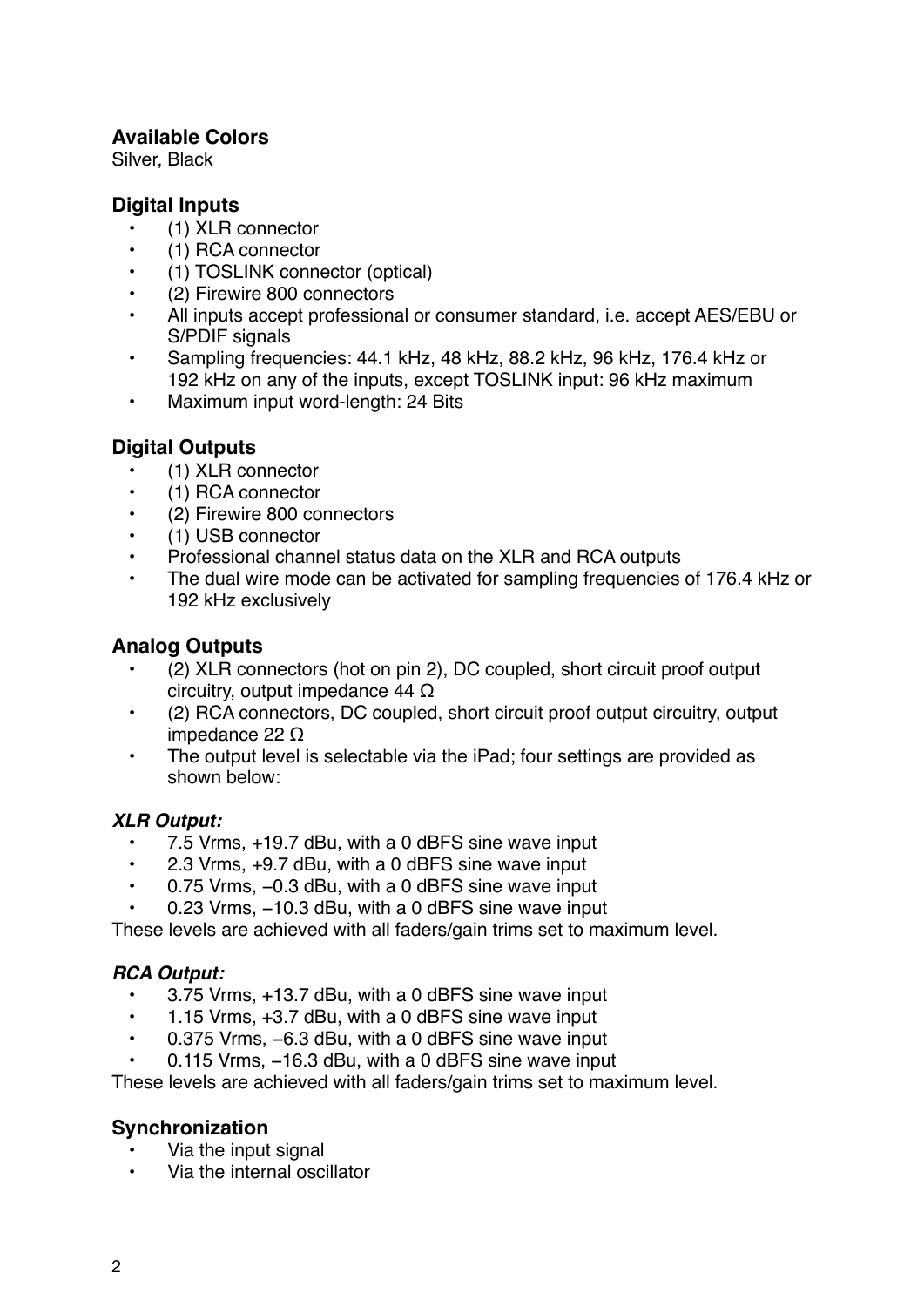- Via a word-clock signal (TTL level/75  $\Omega$ ) on the BNC input
- Sampling frequencies: 44.1 kHz, 48 kHz, 88.2 kHz, 96 kHz, 176.4 kHz and 192 kHz
- Word-clock output (TTL level/75 Ω) on BNC for synchronization of other equipment

## **Measurements (internal DAC option installed)**

The measurements below have been taken at the following conditions (unless noted otherwise): 1 kHz measurement frequency, maximum selectable output level, 192 kHz sampling frequency (Fs), 22 kHz measurement bandwidth, unweighted, 0 dBr equals the output level at 0 dBFS input.

## *Frequency Response:*

- $Fs = 44.1$  kHz, Filter A, 0 Hz...20 kHz: within  $±0.25$  dB
- $Fs = 44.1$  kHz, Filter B, 0 Hz...20 kHz: within  $±1.3$  dB
- $Fs = 88.2$  kHz, Filter A, 0 Hz...20 kHz: within  $±0.25$  dB
- $Fs = 88.2$  kHz, Filter A, 0 Hz...40 kHz: within  $±0.8$  dB
- $Fs = 88.2$  kHz, Filter B, 0 Hz...20 kHz: within  $±0.25$  dB
- $Fs = 88.2$  kHz, Filter B, 0 Hz...40 kHz: within  $±1.5$  dB
- $Fs = 176.4$  kHz, Filter A, 0 Hz...20 kHz: within  $±0.25$  dB
- $Fs = 176.4$  kHz, Filter A, 0 Hz...40 kHz: within  $±0.8$  dB
- $Fs = 176.4$  kHz, Filter A, 0 Hz...80 kHz: within  $±2.5$  dB
- $Fs = 176.4$  kHz, Filter B, 0 Hz...20 kHz: within  $±0.25$  dB
- $Fs = 176.4$  kHz, Filter B, 0 Hz...40 kHz; within  $±0.8$  dB
- $Fs = 176.4$  kHz, Filter B, 0 Hz...80 kHz: within  $\pm 3.5$  dB

## *Total Harmonic Distortion plus Noise (THD+N):*

- 116 dBr (0.00016 %) at −3 dBFS input level
- 125 dBr (0.000056 %) at −40 dBFS input level
- 125 dBr (0.000056 %) at −70 dBFS input level

## *Linearity:*

At 0 dBFS to −120 dBFS input level: less than ±0.4 dB deviation from ideal

#### *Spurious components (including harmonics):*

- At 0 dBFS input level, maximum output level, 1 kHz, all components at less than −120 dBr
- At 0 dBFS input level, maximum output level, 4 kHz, all components at less than −115 dBr

## *Crosstalk:*

Better than 120 dB, 20 Hz…20 kHz

## *Interchannel Phase Response:*

- $±0.05°$  20 Hz...20 kHz
- $\cdot$   $\pm$ 0.30 $^{\circ}$  20 Hz...80 kHz
- •

## **Supported file formats for playback**

• wav 44.1…192 kHz, 8…32 Bit, float, double